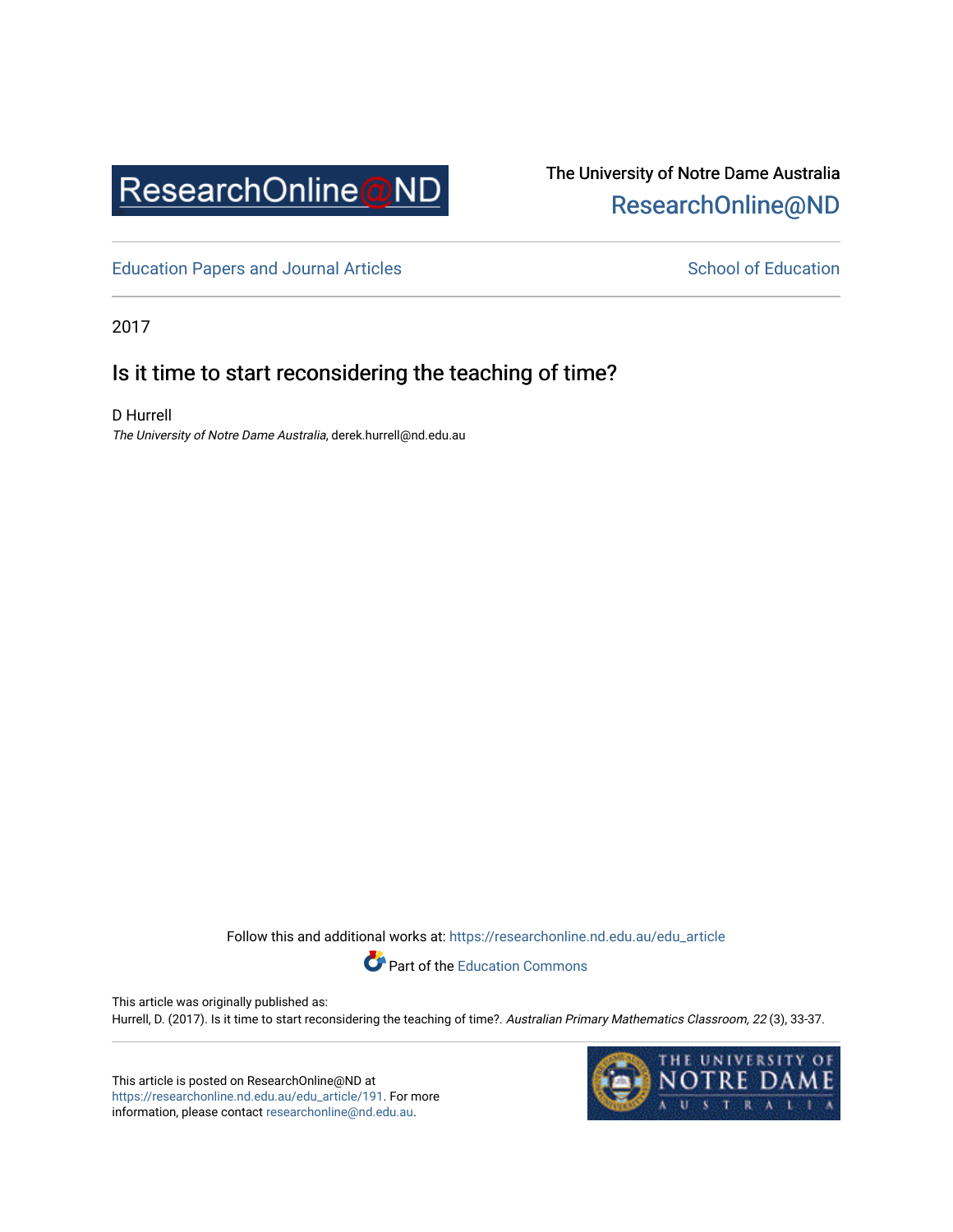# **Document extract**

| Title of chapter/article | Is it time to start reconsidering the teaching of time? |  |  |
|--------------------------|---------------------------------------------------------|--|--|
| Author(s)                | Derek Hurrell                                           |  |  |
| Copyright owner          | The Australian Association of Mathematics Teachers Inc. |  |  |
| Published in             | Australian Primary Mathematics Classroom vol. 22 no. 3  |  |  |
| Year of publication      | 2017                                                    |  |  |
| Page range               | $33 - 37$                                               |  |  |
| <b>ISBN/ISSN</b>         | 1326-0286                                               |  |  |

This document is protected by copyright and is reproduced in this format with permission of the copyright owner(s); it may be copied and communicated for non-commercial educational purposes provided all acknowledgements associated with the material are retained.

# AAMT—supporting and enhancing the work of teachers

The Australian Association of Mathematics Teachers Inc. ABN 76 515 756 909 POST GPO Box 1729, Adelaide SA 5001 PHONE 08 8363 0288 FAX 08 8362 9288 EMAIL office@aamt.edu.au INTERNET www.aamt.edu.au

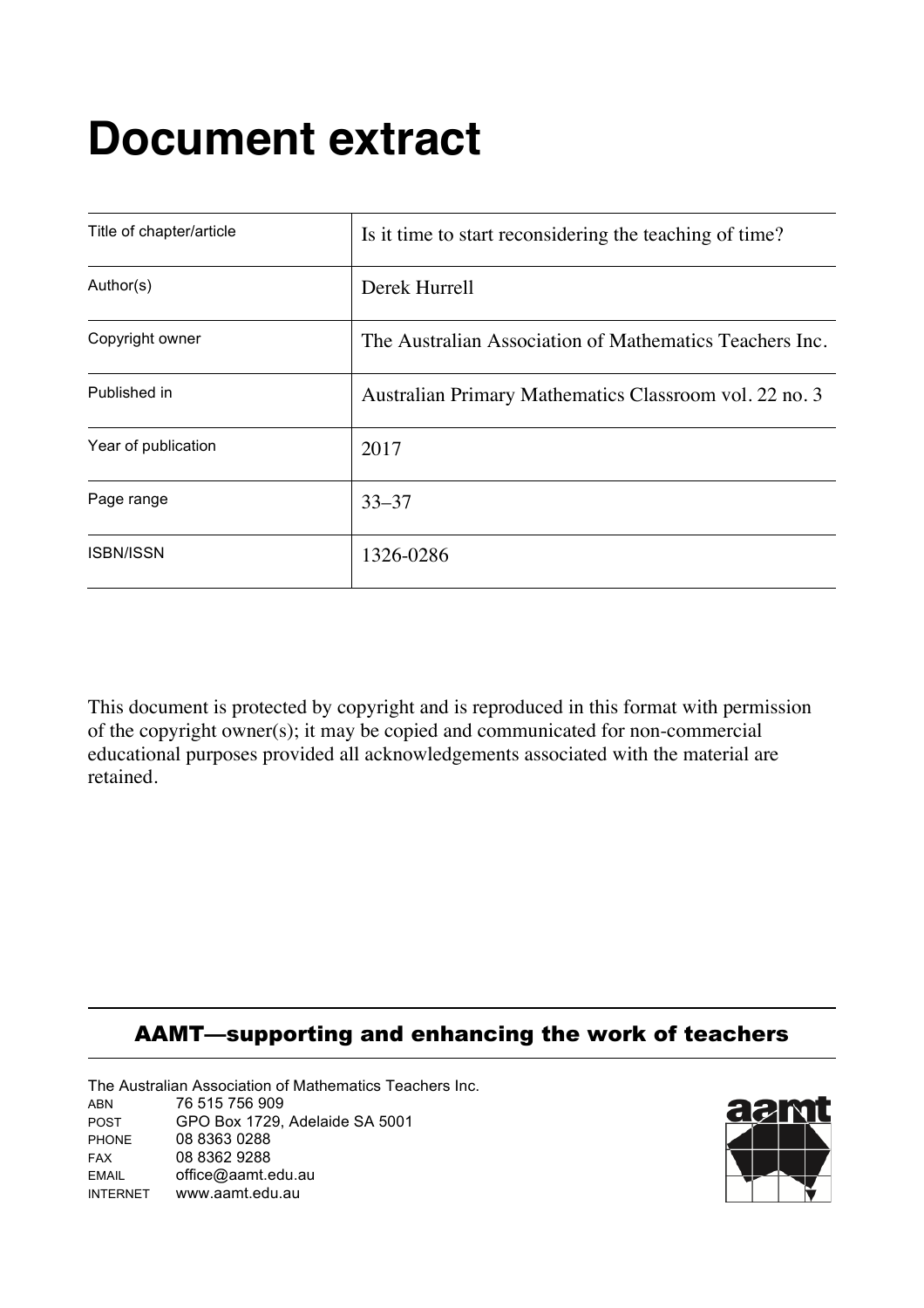# **Is it time to start reconsidering the teaching of time?**



Derek Hurrell University of Notre Dame, WA <Derek.Hurrell@nd.edu.au>

How students are taught about the difficult concept of time needs to be carefully considered, in terms of both the key aspects involved as well as the sequencing. Examples of concrete activities to support the teaching of time are included.

When teaching the measurement attribute of time, most teachers are aware that just getting students to read a clock is a task with its own challenges, but is developing this skill and understanding enough? What else do teachers need to make sure they cover, in order to give students a chance of developing this important component of being a numerate citizen?



Figure 1. Shepherd Gate Clock at the Royal Greenwich Observatory.

## **Introduction**

Time is a mercurial attribute of measurement. Unlike most of the other measurement attributes, for example length or mass, time cannot be seen or felt. People can view and record its passing on a clock, but it involves nothing tangible (without getting in to deep metaphysical discussions) that a person can hold. Time is a topic which is full of linguistic inconsistencies. For example, ask a person what "Wait a minute" means and they will tell you that depending on the context it might

mean wait a moment (and by the way a moment is a mediaeval measure of time equalling about 90 seconds), or a very long time if you are calling for assistance with an issue. Then there are the inconsistencies when talking about the base system of the numerical language used about the periods of time. There are 60 seconds in a minute and sixty minutes in an hour so obviously there are 60 hours in a day! Well, no there are 24 hours in a day and seven days in a week, four weeks in a noncalendar month and 12 calendar months in a year! It makes the base 10 system seem easy.

Then depending on the length of the time period or periods dealt with, or the different purposes for which people are using time, there are varying devices to employ and read: a watch or a clock (which can be analogue or digital), a calendar, a timetable, a schedule, or the occasional sundial or egg-timer. With all of these confounding features, if teachers want to give students the capacity to successfully deal with the attribute of time, then they need to make sure that they construct a thoughtful program of learning.

## **The three key aspects to teaching time**

Siemon, Beswick, Brady, Clark, Faragher, and Warren (2015) write that there are three key aspects in developing an understanding of time. These are:

- Understanding the concept of time duration
- • Appreciating the passing and sequence of time
- • Determining a given point in time through the reading of a clock face (p. 471).

Of these three key aspects it seems that the one that gets most attention in schools and in the *Australian Curriculum* (ACARA, 2017) is the reading of clock faces.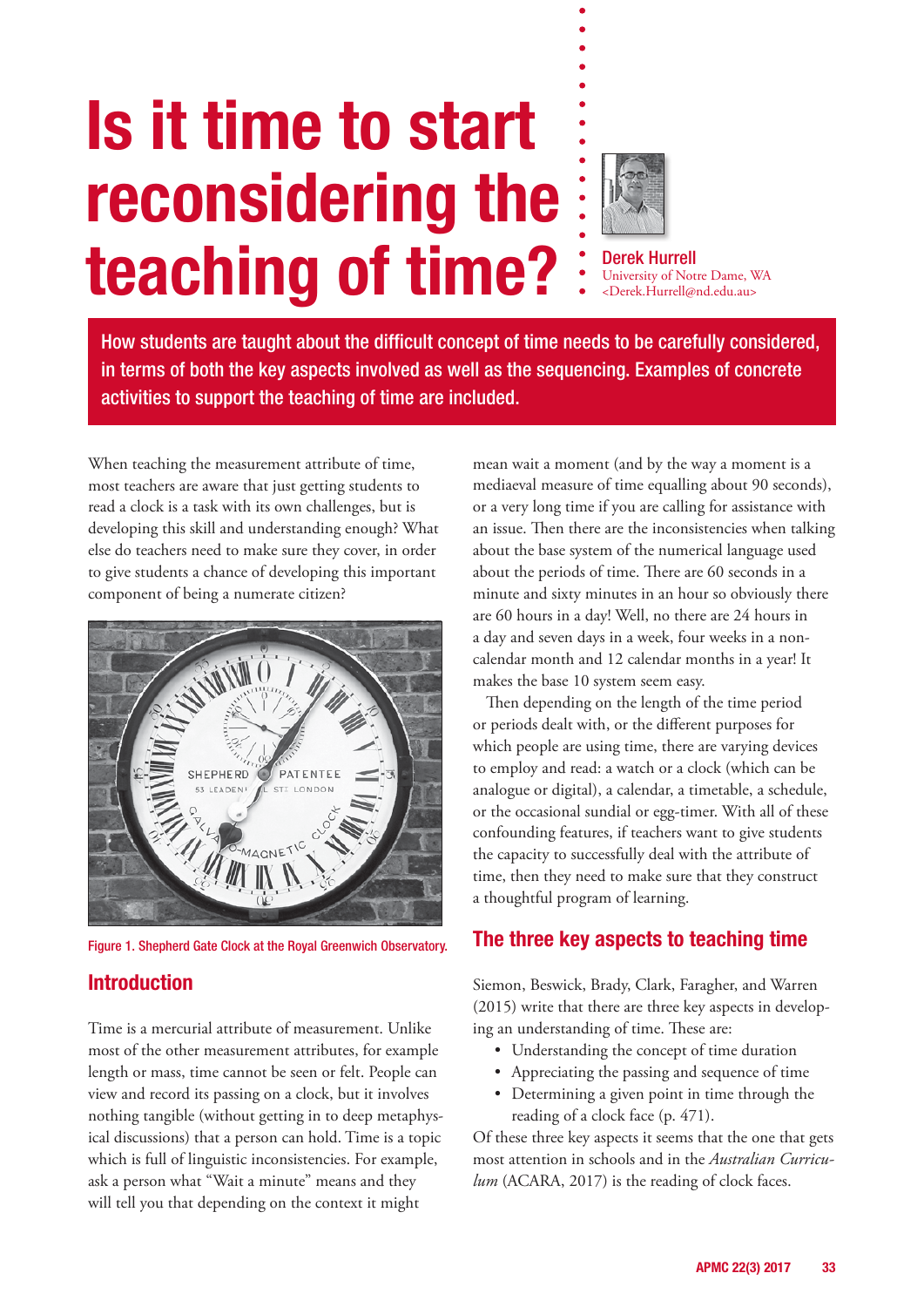#### **Duration**

Duration of time can be thought of as the time it takes from the start of an event to its end. One issue to consider with duration is that if two events start at the same time and are compared, the focus concerns when the event finishes rather than the length of the duration. That is, students concentrate on the order of the events finishing rather than how long they have taken. Therefore, when focusing on duration events should be started at different times.



Figure 2. The Dolphin Sundial at Greenwich.

#### **Make an hour glass/egg timer**

Use two empty bottles of the same size and keep one of the lids. Drill a hole in the lid using a different drill-bit size for each student's egg timer. Add dry clean sand (a nice fine sand bought from a building supply shop is best) and tape the bottles together so that the sand flows from one to another.

Get the students to test the duration of time the sand takes to flow from one bottle to the next and alter the amount of sand to create differently timed timers (1 minute, 2 minute etc.).

These can then be used for a variety of activities. Pose some questions regarding:

- What happened when we made the holes bigger?
- What would happen if you used a bigger bottle and more sand?
- • How could you make the timer time for longer?
- What might these timers be useful for timing?
- What might these timers not be useful for timing?



Source: Diagram used with permission from Department of Education. (2013). First steps in mathematics: Measurement book 1.

Activity 1. Make an hour glass/egg timer instructions.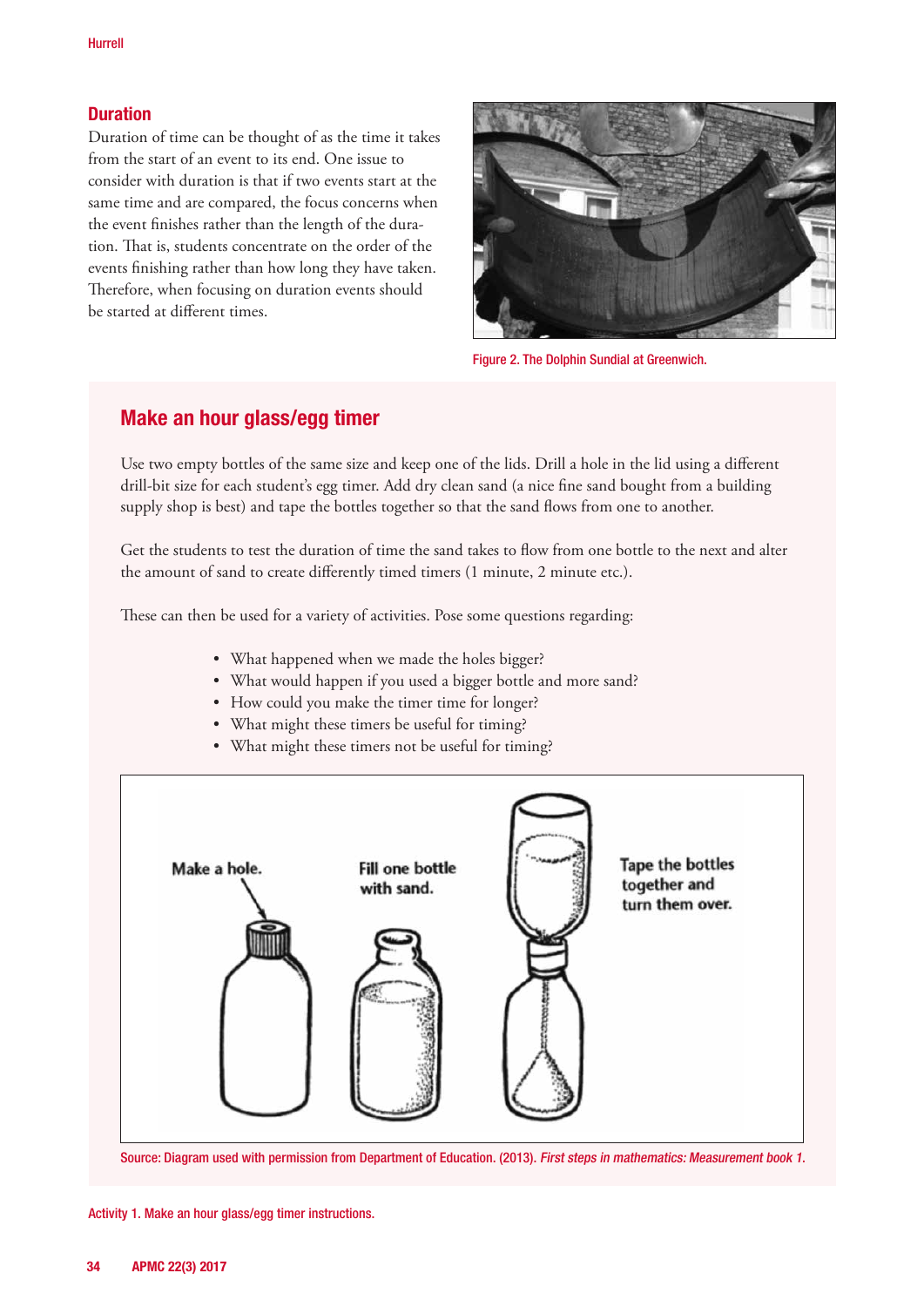#### **Passing and sequence**

The passing and sequence of time can be approached through examining the children's lives and the 'broad' divisions of their lives in days and weeks. This could be done by concentrating firstly on ideas such as morning, afternoon, evening and night, and then expanding this to the days of the week and the concepts of yesterday, today and tomorrow. This then could lead into investigating the months of the year which can be used in highlighting key events in the year: Christmas, Easter, student birthdays, ANZAC day etc. Later, students can stretch these time-lines to plot their lives, which can lead to further investigations of key historical events.

#### **Reading a clock face**

Reading a clock face is somewhat complicated by the fact that there are both analogue and digital clocks with which to contend. The reading of a clock face is a logical step after learning about morning and night, as it gives the necessary level of accuracy within those broad divisions. However, teaching children to read a clock face does have some challenges. The fact that the students have to deal with a scaled instrument (and reading of other scaled instruments is not expected until the students are in Year 4 (ACMMG084, [ACARA, 2017]) is only the start.

When working with an analogue clock face, a couple of issues need consideration. Each of the numbers on

the clock face has a dual purpose; to show the hours and the minutes. For example, the three on the clock face represents the third hour of the morning or the afternoon and shows where the big (minute) hand has reached after fifteen minutes and is also referred to as a quarter of the designated hour (quarter past)! Also, each of the spaces between the numbers on the clock face is divided up into five parts, representing five minutes. These gradations are not numbered. Clearly then, students need quite a lot of experience using, and I believe constructing clocks, to start to make sense of the scaled instrument that is in front of them.

#### **A sequence for teaching time**

In a previous article published in APMC (Hurrell, 2015) it was suggested that there is a well-established and researched sequence for teaching measurement (Booker, Bond, Sparrow & Swan, 2010; Serow, Callingham & Muir, 2014; Van de Walle, Karp & Bay-Williams, 2013), and that this sequence works across all of the attributes of measurement. This sequence involves: identifying (and perceiving) the attribute to be measured; comparing and ordering; measuring using non-standard units; measuring using standard units, and; applications of measurement.

Before explaining the sequence, I would like to propose that in every lesson on the attribute of time, and in

#### **Make a clock**

Remove or obscure any analogue clocks in the classroom. Using paper plates and texta pens, get the students, without assistance, to draw a clock showing three o'clock. The idea behind this is to see what the students already know and understand regarding clock faces and the hands on a clock. Look to see if the students have:

- The numbers —12 with the number 12 at the top of the clock face
- The numbers on the clock reasonably spaced
- The number six approximately opposite the 12
- • A big hand and a little hand
- The big hand pointing to the number 12
- The little hand pointing at the number 3

Ask the students to tell some things they know about clocks and time.

Depending on what this exercise raises some targeted teaching may be required. The next step is to make another clock face using a paper plate (and the newly acquired knowledge of clock faces) and construct a clock with moving hands.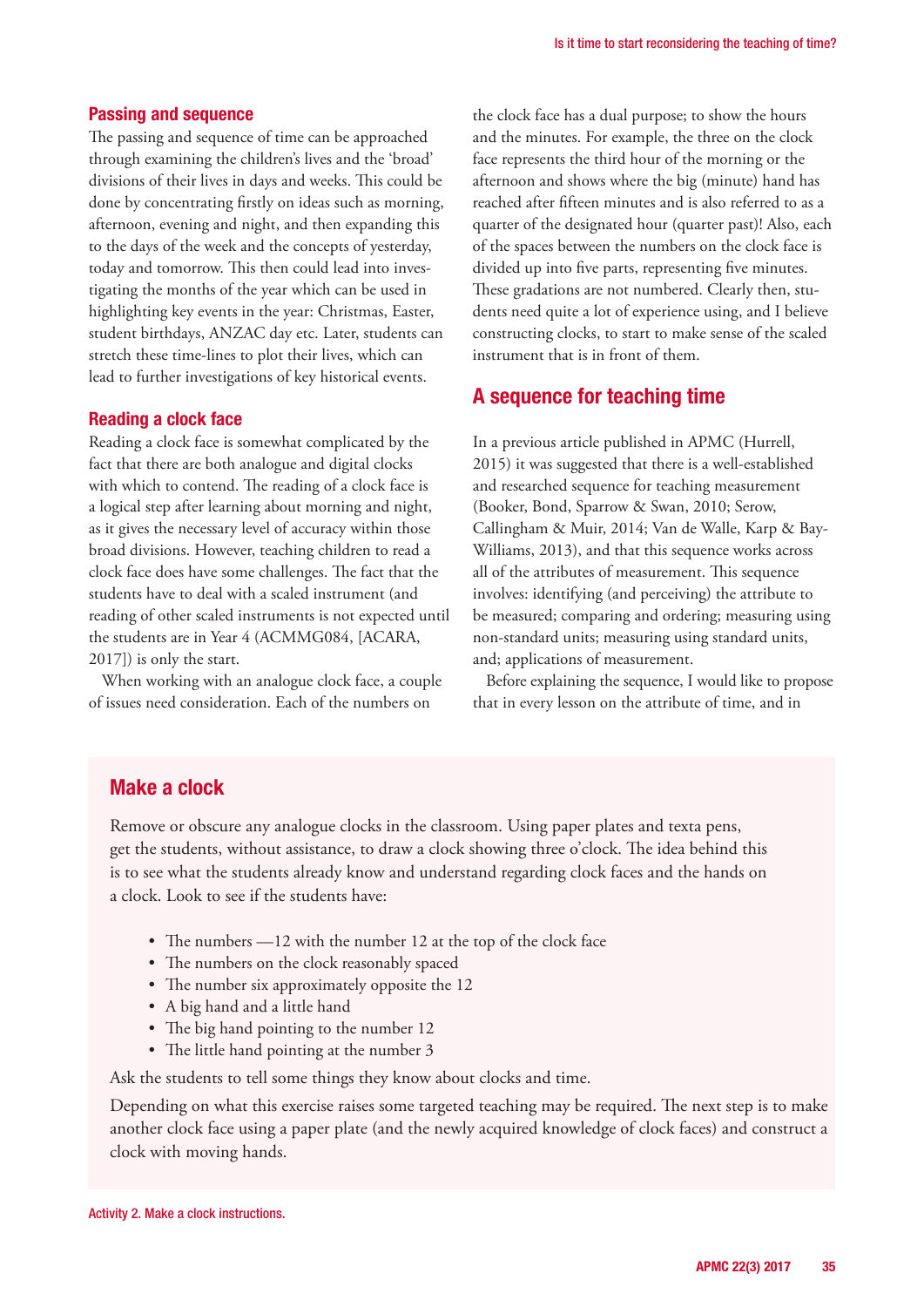fact every measurement lesson, that students should be required to engage in estimation. Estimation has many practical implications (Reys, et al. 2012) and is an essential skill. Consider for a moment the importance of estimation to people employed in a trade. Estimation can also provide intrinsic motivation for measurement, as it is engaging to see how close or accurate an estimation is (Van de Walle, Karp & Bay-Williams, 2013). The significance of estimation needs to be communicated to students, as many students tend to see estimation as trivial but problematic, and believe that a successful estimation is considered to be one that is close to the estimation of the teacher (Muir, 2005), rather than a necessary part of the measuring process.

It is suggested that teachers ask students to estimate and indicate how long 30 seconds and one minute are, by closing their eyes and putting their heads on the desk and raising their hand when they consider the appropriate length of time has passed. Allow the students to estimate how long they think certain activities or actions might take. Get them to estimate how many minutes they have been in class since the morning break or since the school began that morning. Allow them the oppor tunity to estimate how long it might take for sand to run through an egg-timer, both a commercially produced egg-timer, and even better, ones that students construct themselves. Ask questions such as, " Is it reasonable to believe that a person could run around the oval in one minute?" or "If there is enough time to play a [given] game in the time remaining before lunch?".

#### **Make a calendar (from chairs)**

- You will need 42 chairs for this activity (you might have to beg some from next door).
- • Arrange the chairs into six rows of seven.
- Hand out cards to each student in the class. As there are 38 cards quite a few of the students will be given two. The cards should be the days of the week (Monday through to Sunday) and the number one to thirty one.
- • Students with a day of the week card are asked to place these cards in order on chairs at the front of the room.
- • One student is asked the date of their birthday and if they remember which day it was on. In the example below Thursday the 17th was identified.
- • The person with the number 17 card goes to the Thursday column of chairs and is helped by the teacher (if required) to place the card on the correct chair.
- The student with the card with 16 is then asked where they think they should place their card and what day it will be. This is repeated for the 18th and then the 15th, 19th etc. until all cards have been placed.
- Repeat the activity starting with different birth dates on different days of the week.

| <b>Mon</b>                 | <b>Tues</b> | Wed            | <b>Thurs</b> | Fri                        | <b>Sat</b>                 | Sun                        |
|----------------------------|-------------|----------------|--------------|----------------------------|----------------------------|----------------------------|
| Empty chair<br>(this time) | 1           | $\overline{2}$ | 3            | $\overline{\mathbf{4}}$    | 5                          | 6                          |
| 7                          | 8           | 9              | 10           | 11                         | 12                         | 13                         |
| 14                         | 15          | 16             | 17           | 18                         | 19                         | 20                         |
| 21                         | 22          | 23             | 24           | 25                         | 26                         | 27                         |
| 28                         | 29          | 30             | 31           | Empty chair<br>(this time) | Empty chair<br>(this time) | Empty chair<br>(this time) |

Activity 3. Make a calendar from chairs.